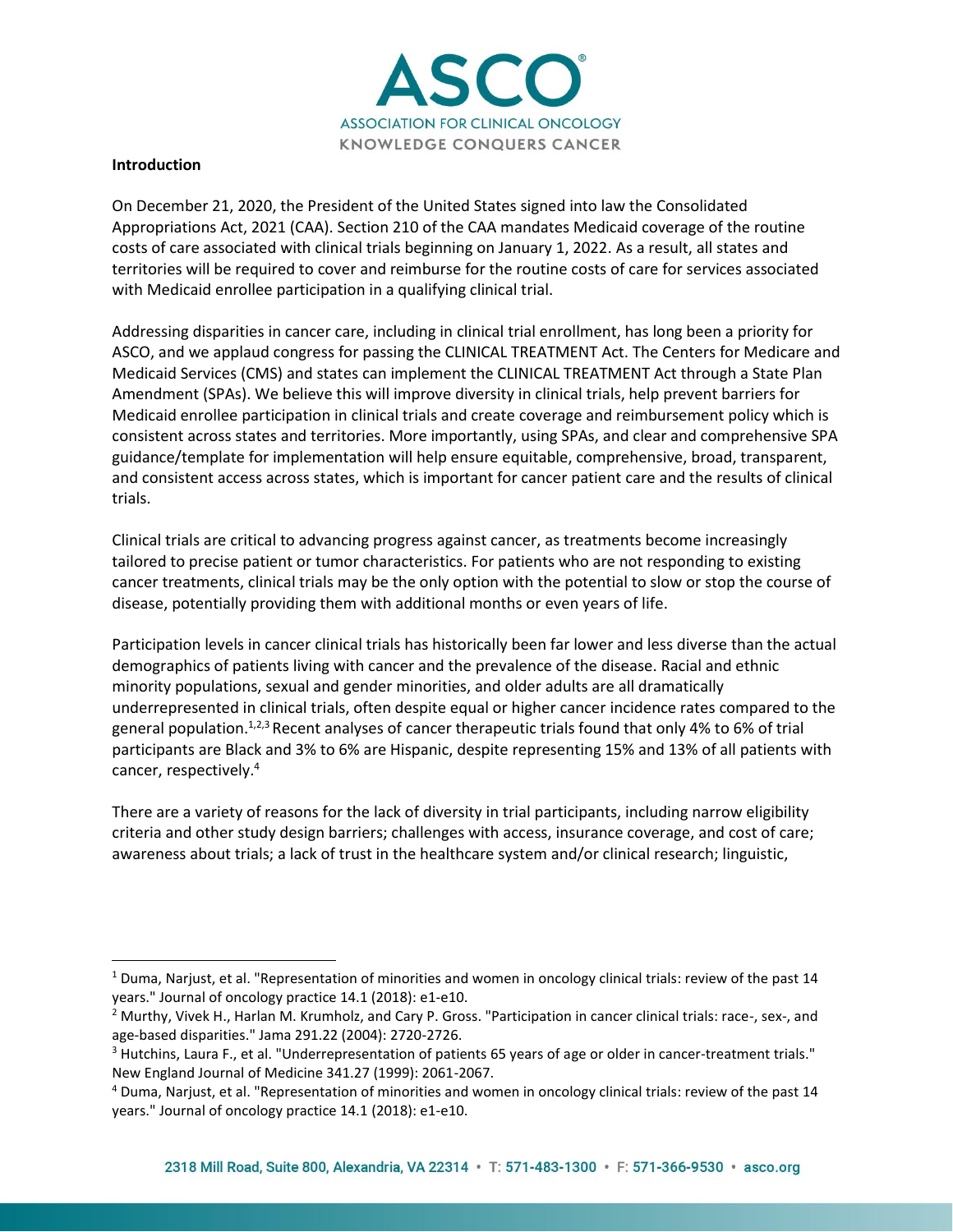cultural or literacy-related barriers; and factors such as family and community engagement.<sup>5,6,7,8,9</sup> Underrepresentation results not only from failure to enroll patients in trials but also from a lack of retention of minority populations while on study.<sup>10</sup> Diversifying clinical trial participation will address multiple areas of concern: improving the overall conduct of clinical research, improving the evidence base for highquality cancer care, and helping to resolve health concerns related to underrepresentation in clinical trials.

ASCO believes improving the diversity of clinical trial participants will benefit all cancer care stakeholders and should be prioritized. The passage of the CLINICAL TREATMENT ACT is one of many opportunities to improve the diversity of clinical trials participants; therefore, we strongly ask CMCS to implement section 210 of the CAA as broadly and comprehensively as the legislation allows, and as we have proposed in the State Plan Amendment template. ASCO is committed to working with CMCS to significantly increase Medicaid beneficiary access and the diversity of clinical trials participants through the thoughtful implementation of the CLINICAL TREATMENT Act.

For additional information please read ASCOs Improving Diversity in Clinical Trial Participatio[n policy](https://www.asco.org/sites/new-www.asco.org/files/content-files/advocacy-and-policy/documents/2020-CTDiv-Brief.pdf)  [brief.](https://www.asco.org/sites/new-www.asco.org/files/content-files/advocacy-and-policy/documents/2020-CTDiv-Brief.pdf)

This Challenges and Rationale document follows roughly the same outline as the SPA template and provides rationale for specific recommendations included in the SPA. ASCO members with deep connections to and work experience with clinical trials have shared stories and scenarios documenting the successes and challenges they have encountered enrolling patients in clinical trials. We would like to work with CMS to address potential challenges and to roll out a smooth implementation bringing potentially life-saving therapies through clinical trial access to the 79 million<sup>11</sup> Medicaid beneficiaries in the United States.

# **Section A – Definitions**

# *Qualifying Clinical Trial*

"The phrase "qualifying clinical trial" shall refer to a phase 0, I, II, III, or IV clinical trial for devices, technologies, biologics, imaging, radiation therapy, surgeries or other modalities, behavior change,

<sup>5</sup> Adams-Campbell, L.L., et al., Enrollment of African Americans onto clinical treatment trials: study design barriers. Journal of Clinical Oncology, 2004. 22(4): p. 730-734.

<sup>6</sup> Wynia, M.K. and V.N. Gamble, Mistrust among Minorities and the Trustworthiness of Medicine. PLOS Medicine, 2006. 3(5): p. e244.

 $<sup>7</sup>$  Nipp, R.D., et al., Recognizing the financial burden of cancer patients in clinical trials. 2015, AlphaMed Press.</sup>

<sup>8</sup> Unger, J.M., et al., Patient income level and cancer clinical trial participation: a prospective survey study. JAMA oncology, 2016. 2(1): p. 137-139

<sup>&</sup>lt;sup>9</sup> Ford, J.G., et al., Barriers to recruiting underrepresented populations to cancer clinical trials: a systematic review. Cancer, 2008. 112(2): p. 228-242.

 $10$  Arnold, K.B., et al., Retention of black and white participants in the selenium and vitamin E cancer prevention trial (SWOG-coordinated intergroup study S0000). Cancer Epidemiol Biomarkers Prev, 2014. 23(12): p. 2895-905. <sup>11</sup> https://www.medicaid.gov/medicaid/program-information/medicaid-and-chip-enrollment-data/report-

highlights/index.html#:~:text=78%2C900%2C421%20individuals%20were%20enrolled%20in,individuals%20were% 20enrolled%20in%20Medicaid.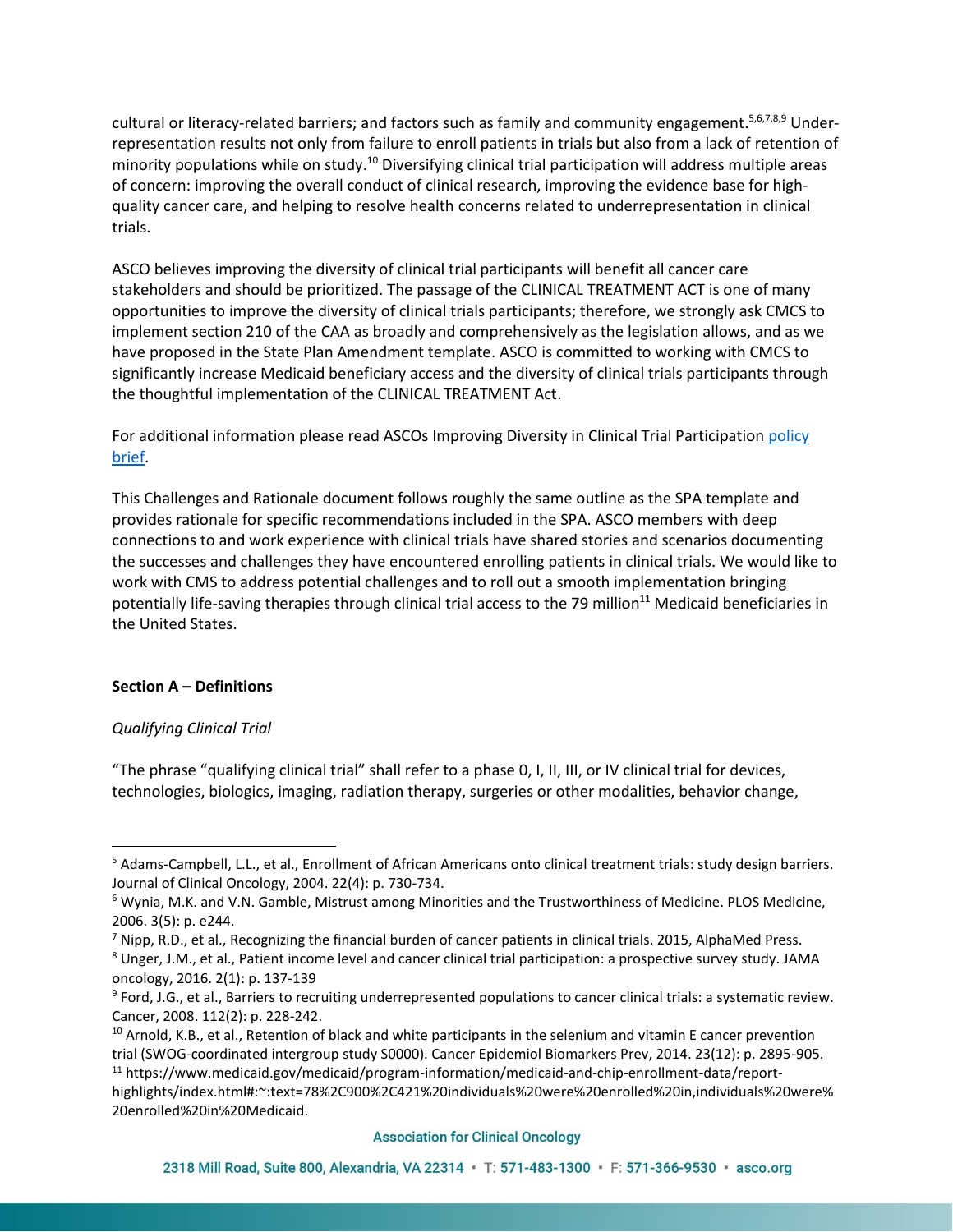drugs, procedures, items, or services involving the prevention, detection, or treatment of cancer or other life-threatening disease or condition if one or more of the following conditions apply.

Medicaid coverage for the routine costs of care applies to any clinical trial that meets the statutory definition of a qualifying clinical trial. The statute does not exclude any specific types of trials, i.e., those for devices, biologics etc. To ensure clarity, prevent unnecessary denials and promote consistency across states, we urge CMS to specifically state each category of clinical trial as written in the ASCO definition on the SPA template.

The legislation states that Medicaid is required to cover the routine costs of care for trials in "any stage of development". We recommend that CMS, in the definition of qualifying clinical trial, list the five phases of clinical trial development: Phase 0, Phase I, Phase II, Phase III, Phase IV to eliminate any uncertainty in Medicaid coverage. Lack of clarity in the Medicare NCD and variability of coverage across other payers could lead to confusion regarding coverage in Medicaid. Phase I clinical trial studies are used by researchers to determine the recommended dose and safety of an investigational agent. Patient participation in phase I clinical trials have benefited from improved quality of life, improved psychological and medical benefits. Including phase I clinical trials in Medicaid has the potential to increase diversity of participants in the early phases of clinical trials. Rea[d here](https://ascopubs.org/doi/full/10.1200/JCO.2014.58.2635) for greater detail on phase I clinical trials and the associated patient benefits.

## *Routine cost of care:*

ASCO recommends this section be clear that all services typically covered under a Medicaid plan and/or through a waiver, as listed on the Medicaid fee schedule, will be covered regardless of whether they are offered as part of a clinical trial or as standard care. We have heard from members with concerns that depending on how the guidance is written, circumstances could arise when Medicaid could theoretically only cover a portion of the routine care or situations in which standard care would not be covered. For example, if the clinical trial is for a new drug, Medicaid may consider the administration of the drug as routine care but not the imaging or evaluation and management services that accompany a trial. We recommend that the guidance be as clear as possible that all covered Medicaid services will be reimbursed, regardless of whether they are routine or standard care.

#### **Section B – Coverage**

## *Requirements for State Medicaid Coverage of Routine Costs*

As mentioned in the definition section above, one significant flaw in the Medicare national coverage determination (NCD) is the absence of coverage for phase I trials resulting in lack of coverage or excessive challenges in getting coverage of phase I clinical trials. This challenge exists because there is a requirement in Medicare NCD that requires "therapeutic intent," and there is not explicit reference in the Medicare NCD to "Phase I" trials. We strongly encourage CMS to include coverage for phase I clinical trials and not limit trials to those with "therapeutic intent" in the coverage policy.

If the clinical trial meets the criteria for coverage, the nature of the clinical trial (device, drug, procedure) is irrelevant, and Medicaid should cover the routine costs. As new technologies and services enter the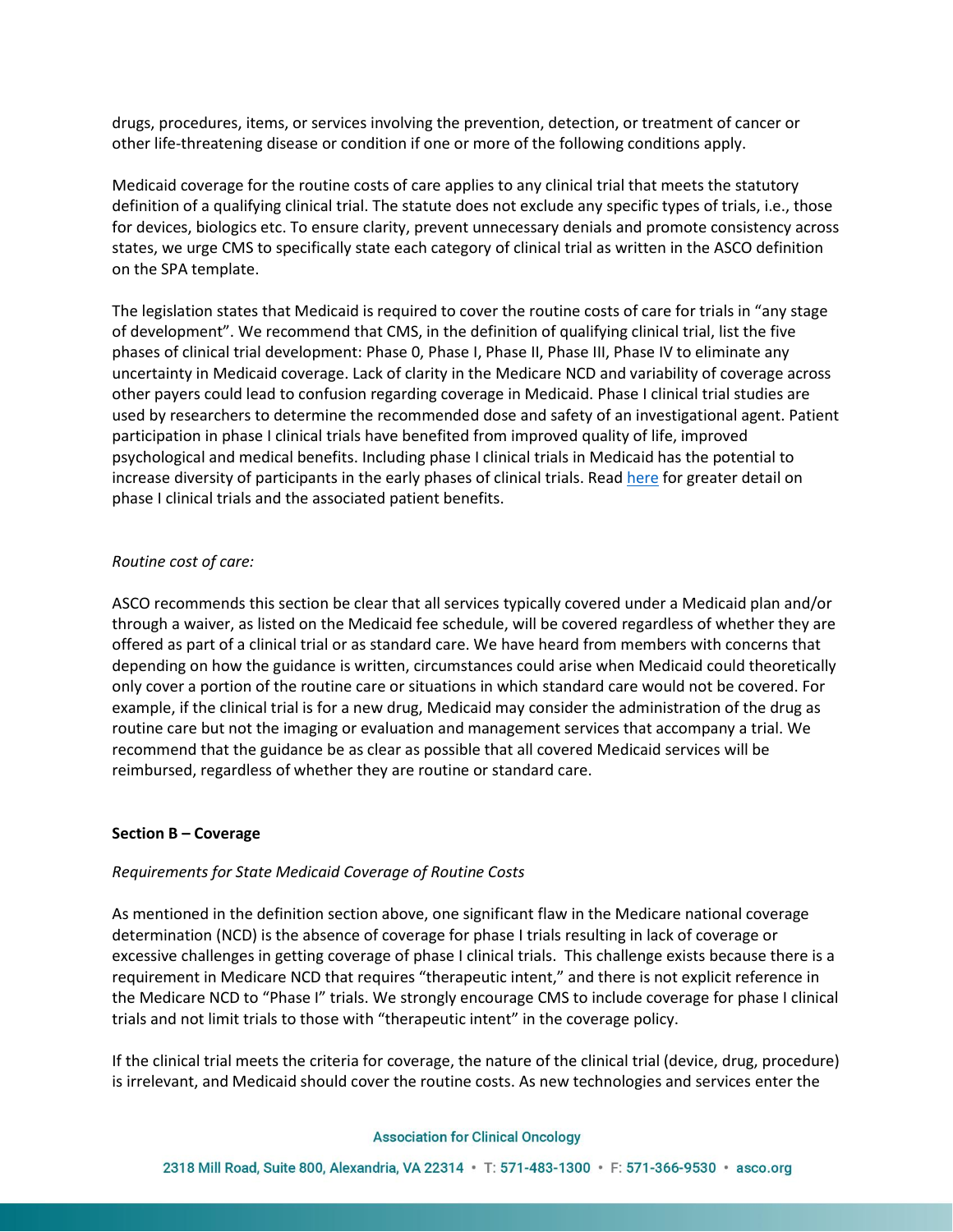health care market, maintaining a wide scope of clinical trials will prevent state agencies from having to re-draft the SPA as new types of trials become available.

## *Prior Authorization*

Section 210 of the CAA requires that a determination of coverage for an individual participating in a qualifying clinical trial shall be expedited and completed within 72 hours. From the patient's perspective, the most critical, time-sensitive decision is whether the health plan or insurance issuer will provide coverage for routine costs associated with the trial. Prolonged prior authorization waiting periods can lead to significant barriers to care by delaying clinical trial enrollment and initiation of treatment, regardless of whether the treatment takes place as part of the study. Cancer patients, especially those in stage IV, are exceptionally vulnerable and they may not be able to wait for prolonged periods to access treatment whether through a trial or not. Additionally, clinical trials can fill up while a patient is waiting for a response from the insurer thus eliminating, in some cases, a patient's only option for treatment. While the statute requires a 72-hour response time, we ask CMS to give states the option to require an expedited prior authorization period, especially for those with a (stage III or IV) cancer diagnosis.

## **Section C – Eligibility**

As previously mentioned, often a cancer patient's ideal course of treatment is enrollment in a clinical trial. While we understand that CMS has does not have the authority to mandate additional eligibility groups, we strongly urge CMS to highlight the two eligibility groups for patients (women) with cancer as an additional group that could potentially be listed to give these cancer patients access to this critical benefit and potentially life-saving interventions. #3 in the Eligibility section of the SPA template encourages states to cover Certain Patients (Women) Needing Treatment for Breast or Cervical Cancer and Presumptively Eligible Patients (Women) with Breast or Cervical Cancer eligibility groups. To increase the diversification of clinical trials as well as to improve access to clinical trials for all Medicaid cancer patients we urge CMS to encourage states to include additional eligibility groups through the SPA. The bullets in number four allow states space to note the additional covered categories.

# **Section D – Benefits**

## *Routine Care Benefit*

Coverage of routine patient costs by fee-for-service and managed care Medicaid plans performed in association with a qualifying clinical trial must include all items and services provided for the prevention, detection, or treatment of complications related to participation in the clinical trial in addition to the standard care the enrollee would receive if they were not enrolled in a trial. It is often unclear to health plans what is considered routine care and standard care, and lack of understanding and transparency can lead to denied services. One specific example we have heard from our members is that Electrocardiograms (EKGs) are done at screening and are only covered if the patient has signs and symptoms, so this is done as part of a trial with no sign/symptoms it would not be covered under Medicaid, and the hospital is not reimbursed for the cost of the service.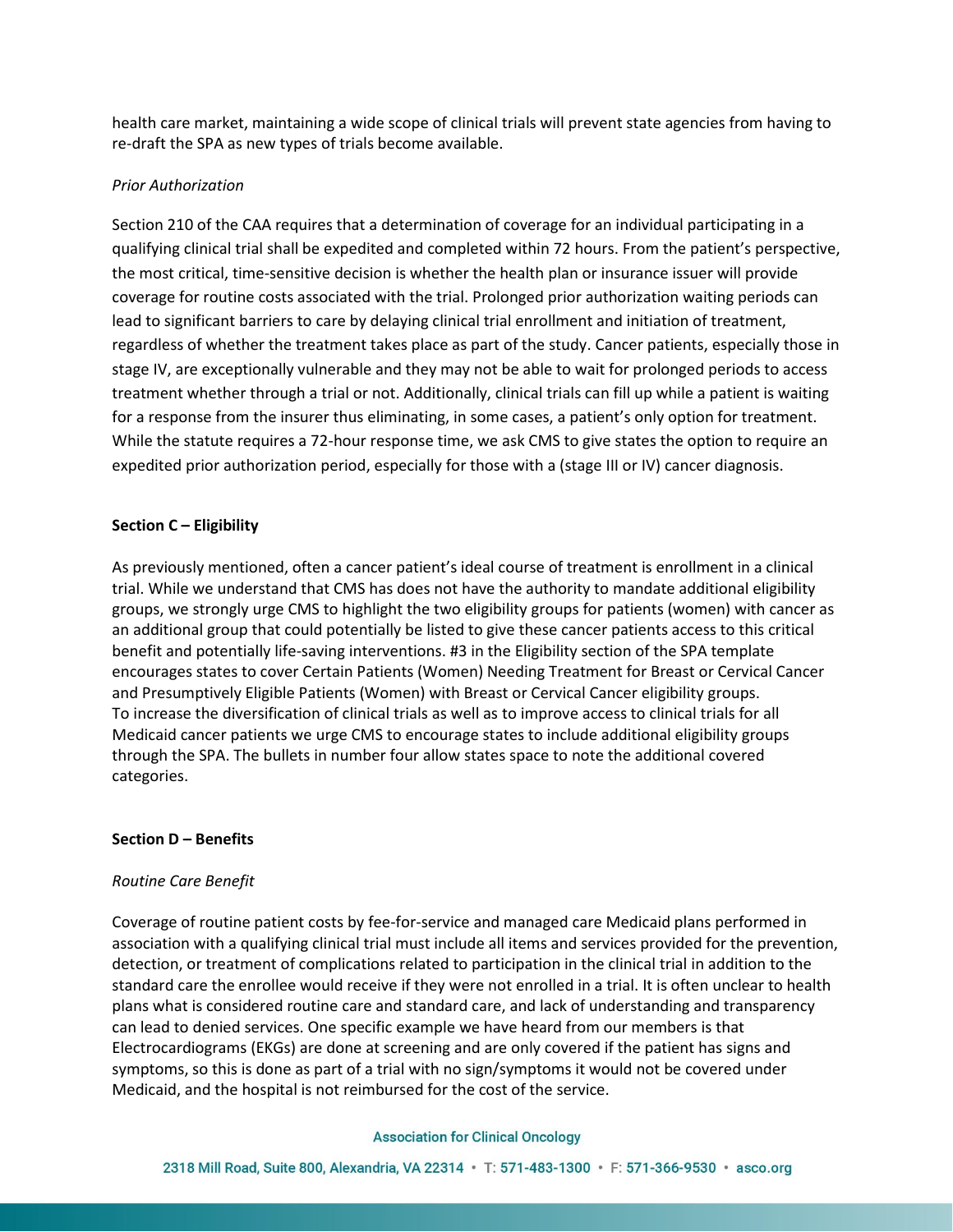To reduce plan, provider, and billing confusion regarding what is considered routine care and to make clear that these services will be covered regardless of clinical trial participation, we recommend that CMS, in addition to stating the aforementioned, explicitly state the covered services frequently billed, as a consequence of the treatment, for patients participating in a clinical trial. The list of services we have included in the SPA are those typically performed in association with clinical trials and should be considered a minimum. Routine care should not be limited to only these services.

To obviate a state's need to annually update this SPA, we recommend using the language included in the fourth bullet of this section. This will ensure that any new billable item, procedure, device, or service available in the year the clinical trial takes place may be covered as routine care and cannot be denied coverage and reimbursement.

# *Drug Benefit:*

Although Medicaid plans must cover nearly all prescription drugs through the Medicaid drug rebate program, states can limit access to drugs through actions such as prior authorization and quantity limits. In this SPA, we recommend that CMS require states to remove any restrictions on access to supportive care drugs. Supportive care drugs minimize the side effects of the toxic therapies used to treat cancer and play a crucial role in a patient's quality of life. If a cancer patient does not have the necessary supportive care drugs, due to insufficient quantity or a delay in acquisition, the patient is less likely to tolerate the harsh treatment and fail to complete the full course of therapy. Restricting access to supportive care drugs will certainly result in worsening quality of life and health outcomes as well as the potential to interfere with study results.

## *Transportation Benefit*

We ask CMS to include this section in the SPA to make it undeniably clear that Medicaid beneficiaries may use their existing non-emergency medical transportation (NEMT) coverage to access all clinical trial related appointments. Low-income, elderly, and racial and ethnic minority populations disproportionately report lack of reliable transportation and other transportation related challenges resulting in decreased care, and in this case would leave them without access to clinical trials. By reasserting that this benefit applies to clinical trial appointments and routine care, we would expect that this could increase access for underserved populations.

Currently, Iowa, Utah and Indiana have a waiver disallowing this NEMT benefit in certain situations. We would like to discuss with CMS how they intend to address this and what the possibilities are to give beneficiaries in these states access to NEMT for clinical trials.

# *Geography*

Individuals with cancer are ill-equipped to travel long distances to secure cancer care in large part due to the nature of their illnesses and painful anticancer treatment regimens. This burden is amplified for lowincome individuals, who have even greater difficulty due to the costs associated with transportation, hotels, food, and other expenses incurred when traveling. Requirements to travel long distances are likely to exacerbate disparities in access to clinical trials. For this reason, it is imperative that a Medicaid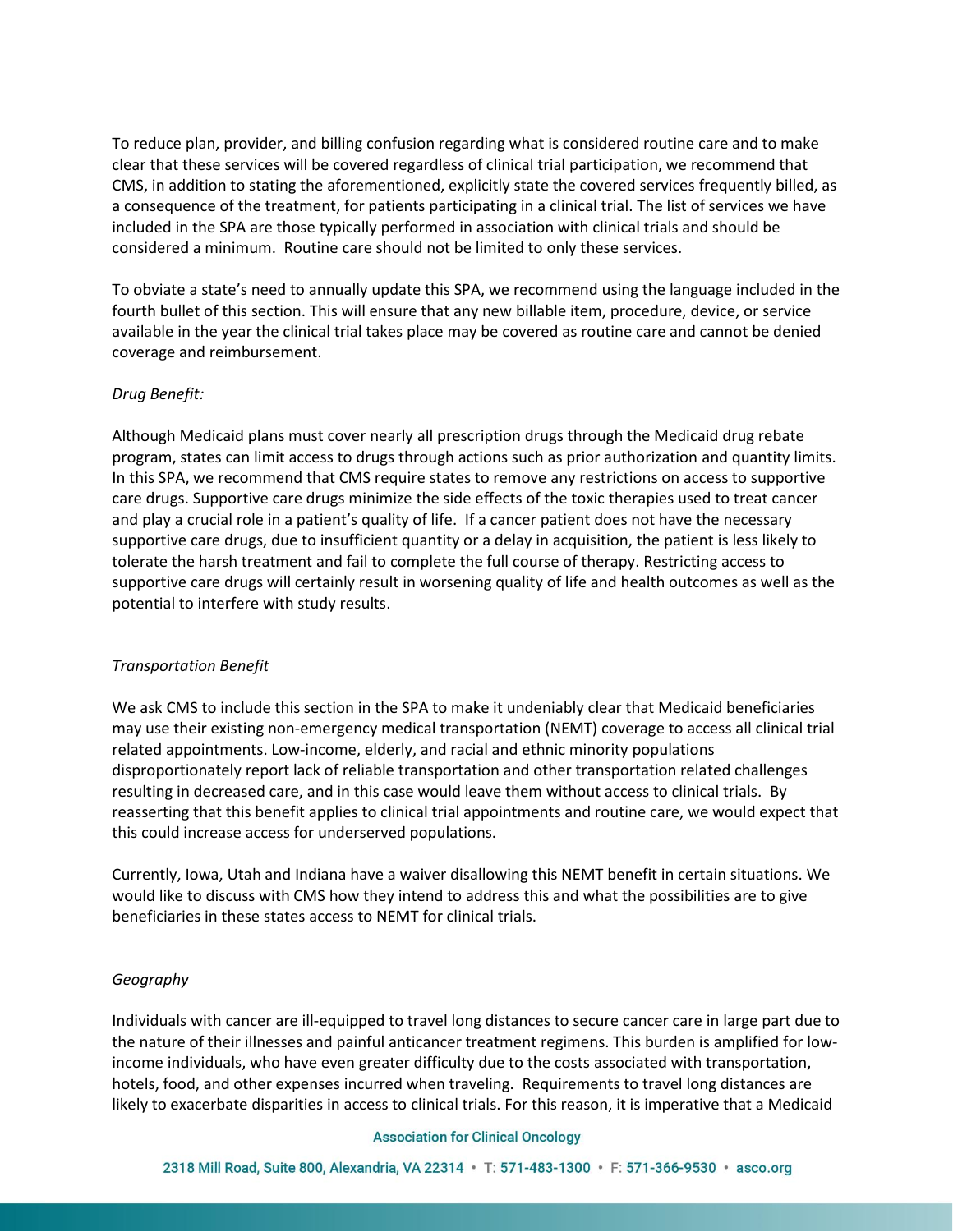enrollee have access to the nearest clinical trial, regardless of the state in which the trial takes place.

## *Site of Service*

To ensure that Medicaid beneficiaries have access to necessary routine services in a location that is most convenient for them, we ask CMS to clearly state that the qualifying individual may receive routine care at any Medicaid facility or non-facility setting at which the service may be provided. One way in which states may try to limit coverage is by restricting the locations at which an enrollee may receive routine care. To reduce barriers previously discussed, such as lack of transportation and the inability for cancer patients to travel long distances, we encourage CMS to state clear requirements.

Understanding that telehealth coverage varies by state, we would like to discuss with CMS how best to encourage states to promote coverage and reimbursement for routine care in the SPA template or through implementation guidance. Telehealth has become an integral part of care delivery, for both patients and providers, and ASCO strongly supports robust telehealth coverage.

# *Cost-Sharing*

We recommend that CMS waive cost sharing requirements for routine care during enrollment in clinical trials. Medicaid beneficiaries have limited resources to spend on out-of-pocket health costs. Even relatively low amounts can cause Medicaid beneficiaries to forgo necessities such as food, clothing, and health care services. Studies have shown that these relatively small cost sharing requirements are associated with reduced levels of care leading to decreased health outcomes. Additionally, research shows that potential revenue gains from cost sharing are offset by increased use of more expensive services, such as emergency room care among others.<sup>12</sup> Medicaid beneficiaries, who are often lowincome individuals, experience increased challenges in meeting daily needs. CMS has the opportunity to ease barriers to care for vulnerable beneficiaries, promoting equitable access to life-saving treatments through this guidance.

# **Section E – Reimbursement for Routine Care**

## *Reimbursement*

Because routine costs are expected to be the same items, services, and procedures are already covered under the Medicaid state plan or through a waiver, this SPA does not require a section to establish reimbursement methodology. The purpose of this section is to state clearly that the routine costs are equal to the rate the state has already established in the fee schedule for that service. Routine care costs are not to exceed rates that are already established, nor should they be lower than the published rate to ensure equitable access and maintain continuity within the Medicaid program for both providers

<sup>12</sup> https://www.kff.org/medicaid/issue-brief/the-effects-of-premiums-and-cost-sharing-on-low-incomepopulations-updated-review-of-research-findings/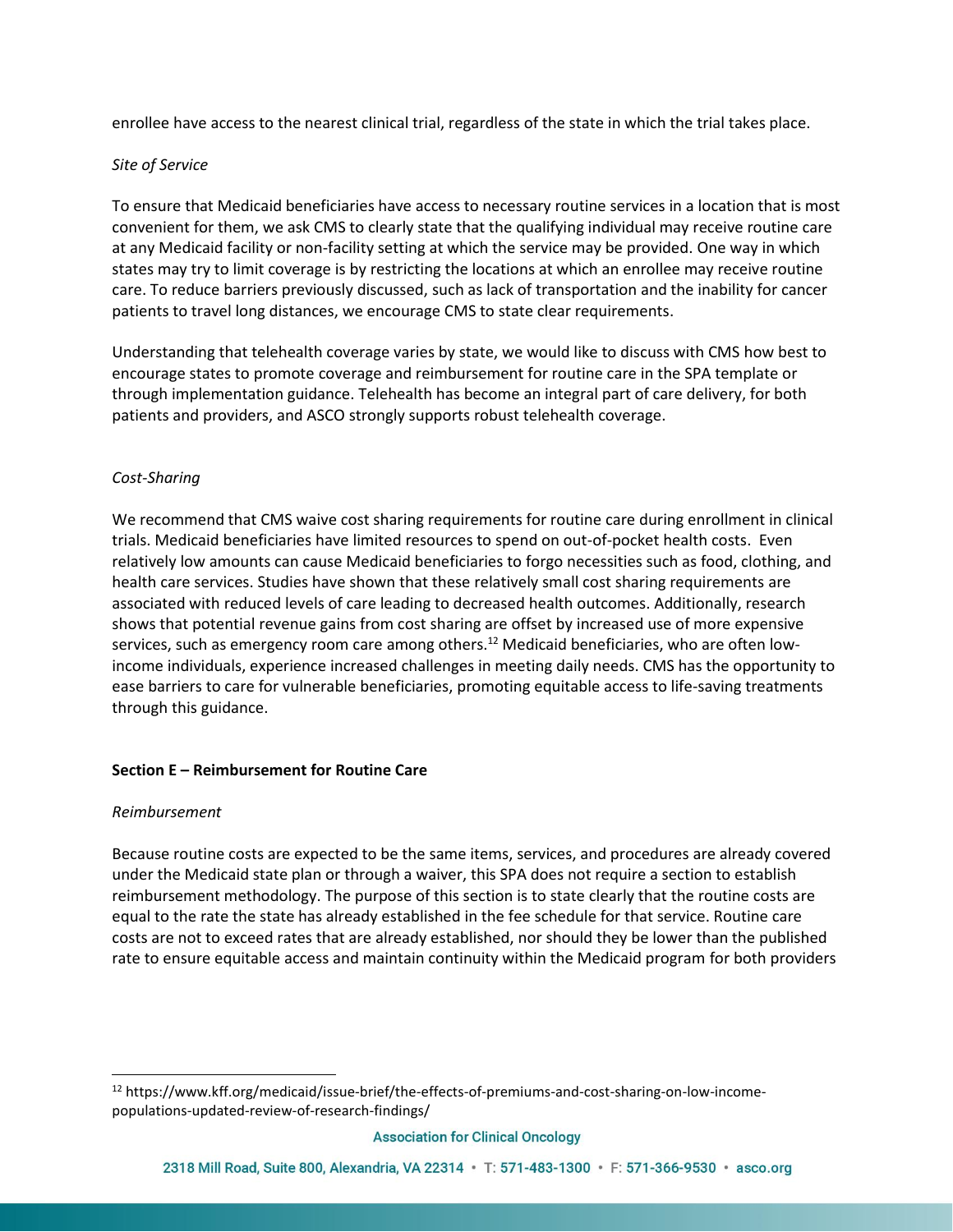#### and beneficiaries.

## *Coding and Billing*

Challenges in coding and billing for routine care associated with clinical trials has the potential to significantly restrict beneficiary access to clinical trials and the associated routine care. Members have repeatedly shared stories of instances when incorrect coding results in a patient being released from a clinical trial even if the health system covers the cost and Medicaid is not held financially responsible. There are also examples of patients being forced to drop out of trials because routine costs are denied as a result of billing errors. We are aware of clinical trial sites that avoid enrolling Medicaid patients because of complicated and unclear billing practices, resulting in loss of revenue at the clinical trial site or increased participant attrition rates. Administrative challenges as billing and coding should not become a barrier for Medicaid patients to access their newly guaranteed benefits.

The SPA template aims to keep coding and billing as simple as possible with minimal opportunity for denials to occur while maintaining the ability to collect data on clinical trial participation in Medicaid. If a patient is on a clinical trial, the clinical trial identifier and the ICD-10 diagnosis code indicating the participant is enrolled in a clinical trial must be present on the claim. Physicians may bill standard care and routine care on the same claim; however, the modifier X1 must be included on every claim line for a service performed as routine care. All claim lines, those with and without an X1 modifier, will be covered and reimbursed at the established rate in that setting. We strongly advise that CMS make it clear routine costs are covered and reimbursed at the same rate as indicated under the state plan's fee schedule, and that they will be covered whether the patient is on a trial or not. Consistent with Medicare billing, items and services provided free of charge by the research sponsors do not need to be documented on the Medicaid claim.

The ideas we have presented in this draft SPA suggest some strategies for ensuring that billing and coding do not prevent access to care for life-threatening conditions like cancer. We would like to explore these or other possible approaches with CMS as it shapes implementation policy for this important benefit.

## **Section F – Communication**

A common concern voiced by individuals with cancer and health care providers is that unnecessary complexity exists in information about whether an individual's health plan covers routine care costs associated with clinical trial participation. Often this information is not published on the plan website or its print materials and can only be determined through submission of a formal request. Not only is this burdensome for individuals diagnosed with life threatening illnesses, but it also prevents healthy individuals from making informed choices when selecting a health plan.

As discussed in the opening paragraphs, awareness of clinical trials and linguistic, cultural or literacyrelated barriers often discourage patient participation in clinical trials, resulting in failure to enroll. For these reasons we ask that CMS require states to supply education materials and for these documents to be written at no higher than a 6<sup>th</sup> grade reading level. Under any scenario, individuals should be able to refer to unambiguous, clear explanations about how to access this new benefit.

In addition to clear and easy to understand communications regarding Medicaid coverage of routine care, ASCO supports the expansion of patient navigator programs, as they have the potential to increase